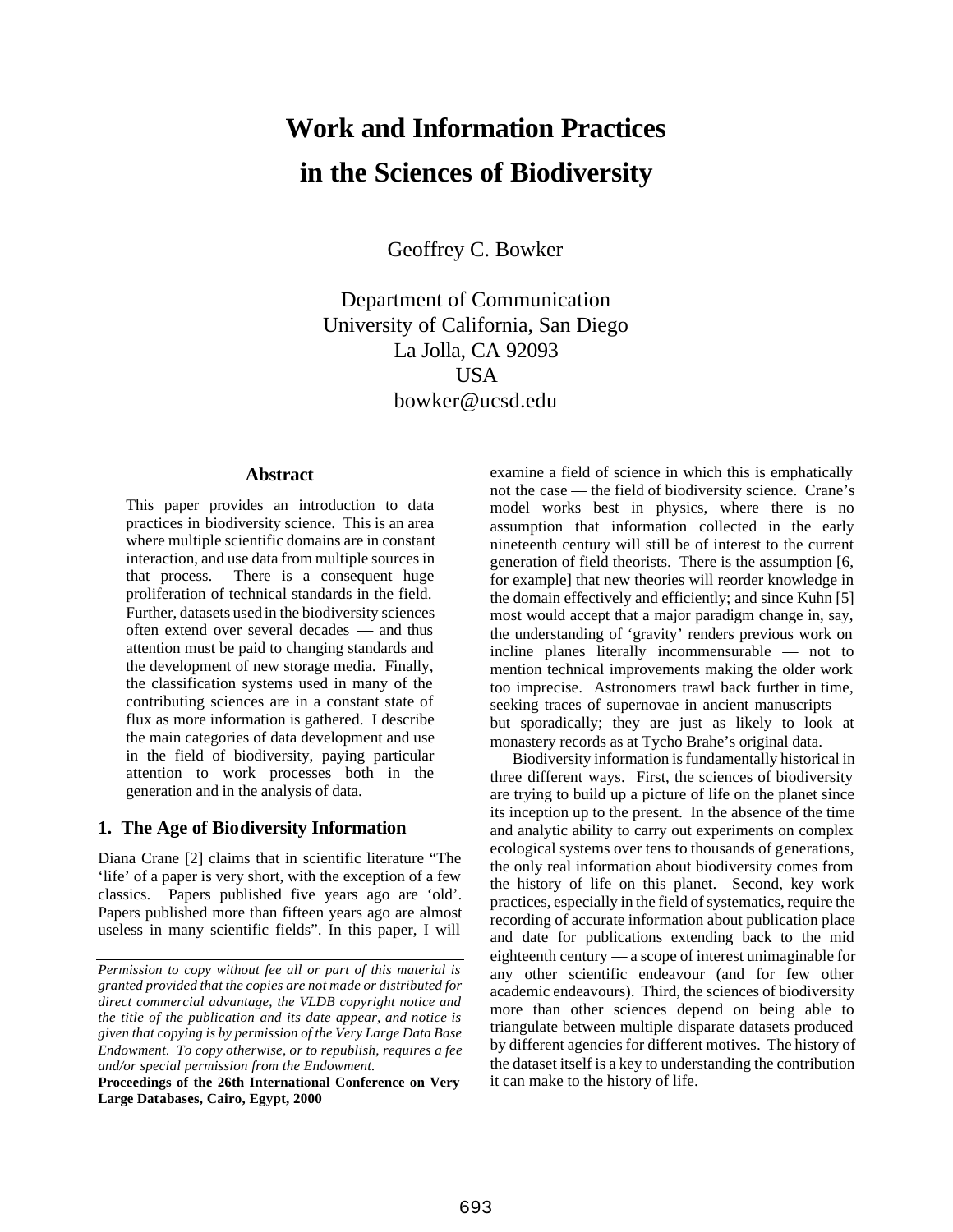In this paper I shall briefly explore each of these three temporal aspects of biodiversity information with respect to work practices in biodiversity science. Be it noted that I am not thereby underplaying the vital role of issues of spatial scope and scale in biodiversity science — indeed I shall return to this issue in the conclusion.

# **2. Biodiversity Research and the History of Life**

Doing good biodiversity research entails the collection and manipulation of massive datasets. All information about life on earth is potentially useful: from satellite photos through aerial photos and biodiversity inventories of forests down to minute descriptions of a square foot of soil and advances in molecular biology. No-one claims that it is easy to work these all into a single vast dataset: however to truly understand life on this planet we need to produce viable means for sharing information between these varied information sources.

There are two main models for understanding biodiversity, each with their own sets of information needs (and each with their own imperative to articulate with the other). The first is the view that life on earth can basically be understood informationally — there is a given amount of information in a gene pool, for example, and as the gene pool shrinks information is lost until a species becomes non-viable because it cannot react to changing conditions. By this view, the kind of data that we need in order to design good biodiversity policy is a fully ramified 'tree of life' which enables us to recognize key branch points and to identify specific species which carry a maximal amount of genetic information. The second is the view that biodiversity can best be understood ecologically: species develop in interaction with other species, and the basic unit of concern is the deme (an 'economically' active population group) rather than the gene. Although these views place their emphases differently, and sometimes lead to conflicting policy advice, they are not in principle irreconcilable.

Complicating the equation, is the fact that in the world of biodiversity research, difficult decisions need to be taken immediately on imperfect data. For example, at the current rate of completion, we could be well into the second half of this millennium before the various national floras are complete. Taxa are disappearing at a much faster rate; and decisions that in principle require the entire flora need to be taken now.

# **3. Biodiversity Research and Publications**

In the field of biodiversity research, there are multiple needs for extensive manipulable online versions of publications dating back two hundred and fifty years. This is partly a technical issue of nomenclature: the rules of zoological and botanical nomenclature require that naming priority be given to the first published instance of a name. There are innumerable cases in the literature of plants and animals receiving multiple names (and there is natural reluctance on the part of a given community to change the names that they are used to), so this adjudicatory mechanism holds quite an important place. However, this need goes further, in that we need very long datasets in general in the field of biodiversity research: historical observations of a given community can have immediate relevance for undertanding their current structure and nature. Much of this information might be hidden in obscure journals in different fields and a variety of languages, each using their own naming conventions. Some of the earliest incunabula are botanical and zoological field guides; and there is an enormous wealth of locally-generated material since about the flora and fauna of most countries.

# **4. Datasets in Biodiversity Research**

#### **4.1 Nomenclature and Systematics**

The current dogma, accepted in most parts of the world except Kansas, is that there is a single origin for life as we know it; and the work of systematists involves producing an hierarchical classification system that more or less accurately reflects the history of life. In the best of all possible worlds, one would imagine assigning a single identifier to flora and fauna found over the world using a facetted classification system that permitted easy 'on the fly' ordering of classifications when new data (e.g. the discovery of new species) demands. This is far from being workable, for a number of reasons. The first is that not all users have the same need or desire to keep up with the latest classification — a change in the genus of the tomato (recently approved) would cost nurserymen millions of dollars if they instituted it; a change in the name of a wild orchid might well remove it from legal protected status in a given country [4]. Second is that some agencies will follow their own name list, which often conflicts with other local, state, national and international lists — GAP analysis is a good example here  $|3|$ .

One could multiply the reasons but the effect is clear. Although in principle one wants to have single identifiers for all taxa, in fact this is not achievable. Naming conventions will vary by group and discipline, and it will always be difficult to reconcile the different datasets. I should note that there are a number of national and international initiatives (some conflicting with each other) to bring some order into the field; however is is clear from the history of such attempts at order that they will generate their own local differences: this is not a fault of the field but a fact about the maintenance of global classification systems [1].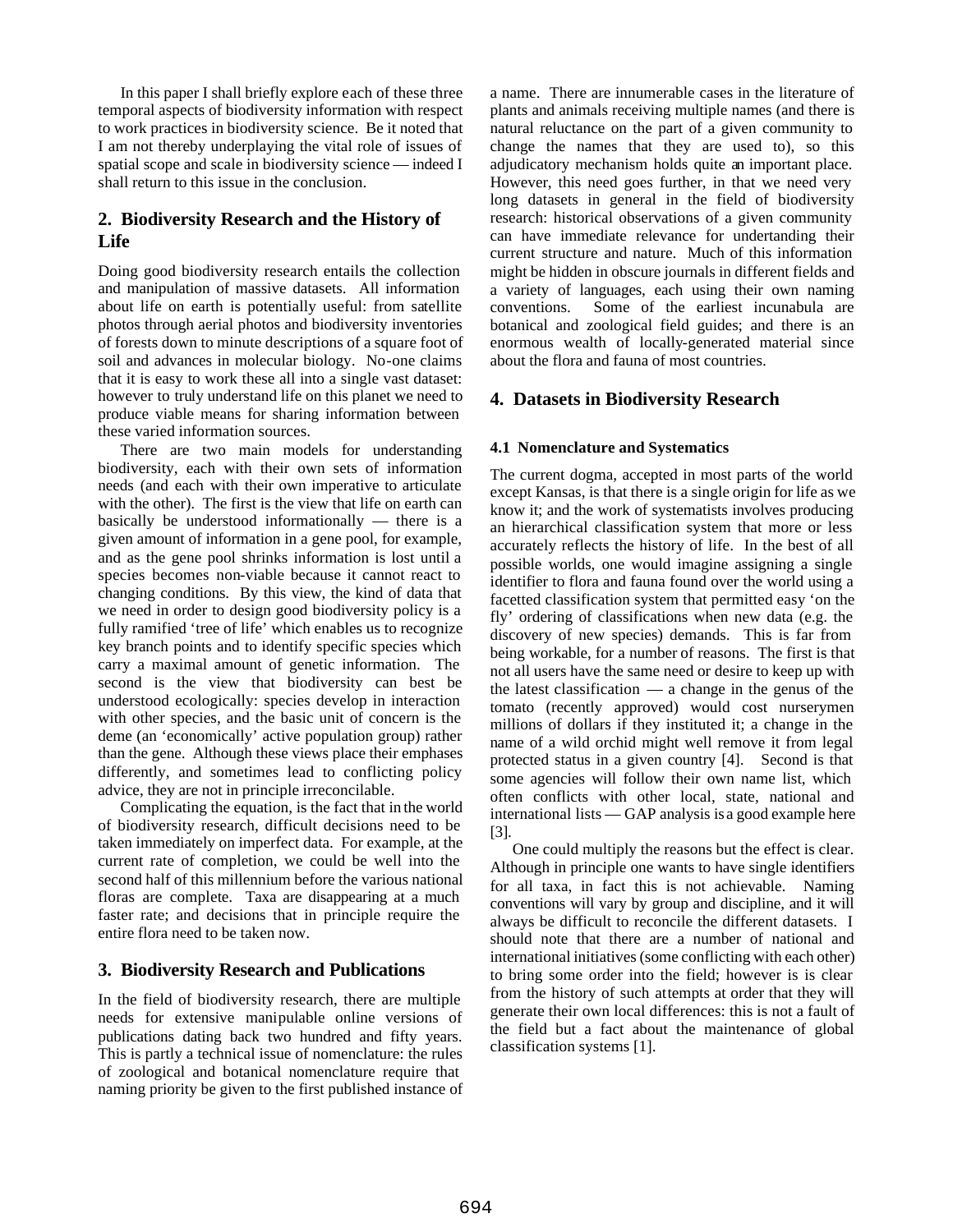#### **4.2 Regional and Temporal Variation**

Many individual scientists or teams of scientists specialize both temporally (studying the fauna of the Eocene period for example) and spatially (studying the flora or fauna of a particular region). In principle this division of labor is efficient and in practice it is frequently effective. However, when one tries to aggregate data from a set of regions or from a series of tranches of the fossil record, one has difficulties Naming conventions differ from region to region, and from tranche to tranche. Thus simply fitting the pieces together to make a global overview does not work: there needs to be a process of negotiation at the same time between local specialists about their processes of identification and naming in order to prevent an artificial reification of contingent modern differences — Koch points to the possibility of tracing the Austro-Hungarian empire on the floral map of Europe, because of the differing naming conventions between the Austro-Hungarian and British Empires!

## **4.3 Range of Metadata Needs**

Information about species tends to rely on a very small sample. In the case of plants, for example, a 'type specimen' is held by a herbarium in folders on library shelving. When a researcher wants to verify that such and such a species described in the literature is the same as another one described elsewhere, then he or she has to either visit the herbaria where the two desiccated type specimens are held or request that it be sent out through the mail. In some cases, even this impoverished material basis is not present, and the 'type specimen' is taken to be the description of the specimen in a published article. The type specimens carry their own context with them; in the form of annotations, lists of previous consultants, date and time of collection and so forth. The dispersed nature of the collections of type specimens means that reconciliation of the holdings of different herbaria is extremely difficult — thus when conjuring these data into electronic form there is a need to maintain sufficient flexibility in order to merge and disaggregate certain species.

Further, there is a need to preserve information about the precise details of a given measurment technique. Thus if an ecological measurement entails collecting lake water samples which are then measured for carbon dioxide content, it makes a difference to the measurement whether or not it is done immediately at lakeside or on return to the laboratory — perhaps later that day. In the short term, local research communities know and understand their own practices. However, over time this information is lost — in general when a scientific paper was published in the past, the accompanying dataset gradually decayed, and people forgot the full details of data collection (no scientific paper is long enough to be complete on these details). In practical terms, this means that there needs to be good and easy provision within

biodiversity databases for the recording of as much contextual information as possible — both immediately and retrospectively. Research in the field has repeatedly shown that scientists will not have the time to fill in complex forms which record data that is not immediately relevant to their purposes. However, in the case of biodiversity science, later interest focuses often less on the paper and its conclusion than on the dataset and its construction. There needs to be a dual effort to on the one hand educate domain scientists about the nature of this shift and its implications for their work practices and on the other to design systems which make it truly easy to enter the maximum amount of contextual data.

## **4.4 Interdisciplinary Communication**

Biodiversity work in general entails communication between multiple overlapping scientific disciplines. In general, each discipline has grown up with its own information infrastructure and information standards. This is true at a very mundane level: some scientific communities use almost exclusively Macintoshes, others rely on Unix boxes. It is also true at many other levels. For example, there are a number of different geological timelines available for paleoecological work. Any one subcommunity might be using a different, slightly conflicting timeline. This will not make a difference when there is no need to integrate information across disciplines: however this form of integration is of the essence of biodiversity research.

More generally, a slight lack of fit between models in different disciplines only becomes apparent when one is trying to integrate information across them. Thus, in a study I am doing of work to map the environmental hydrology of the Mississippi River Basin (work that has direct implications for the preservation of biodiversity in that region) there are inconsistencies between the atmospherical, groundwater and river flow models. The negotiation of these inconsistencies is occurring precisely at the time when a team of computer scientists are trying to build up a general model of the whole water cycle in the region. My point here is that a major part of the task of building robust databases in biodiversity is facilitating interdisciplinary communication — this communication cannot just be a desired outcome, it must be designed into the data collection and representation work that is being done. In the case I have described, and in innumerable others, this communication work is not receiving the attention it deserves.

#### **4.5 Computer Science and Biodiversity Science**

It is unclear what the career trajectory is for someone in computer science who turns to biodiversity science; or vice versa of someone in biodiversity science who turns to computer design. It is certainly clear in this regard that the interests of the two communities taken separately are not the same. A computer scientist often wants to use the